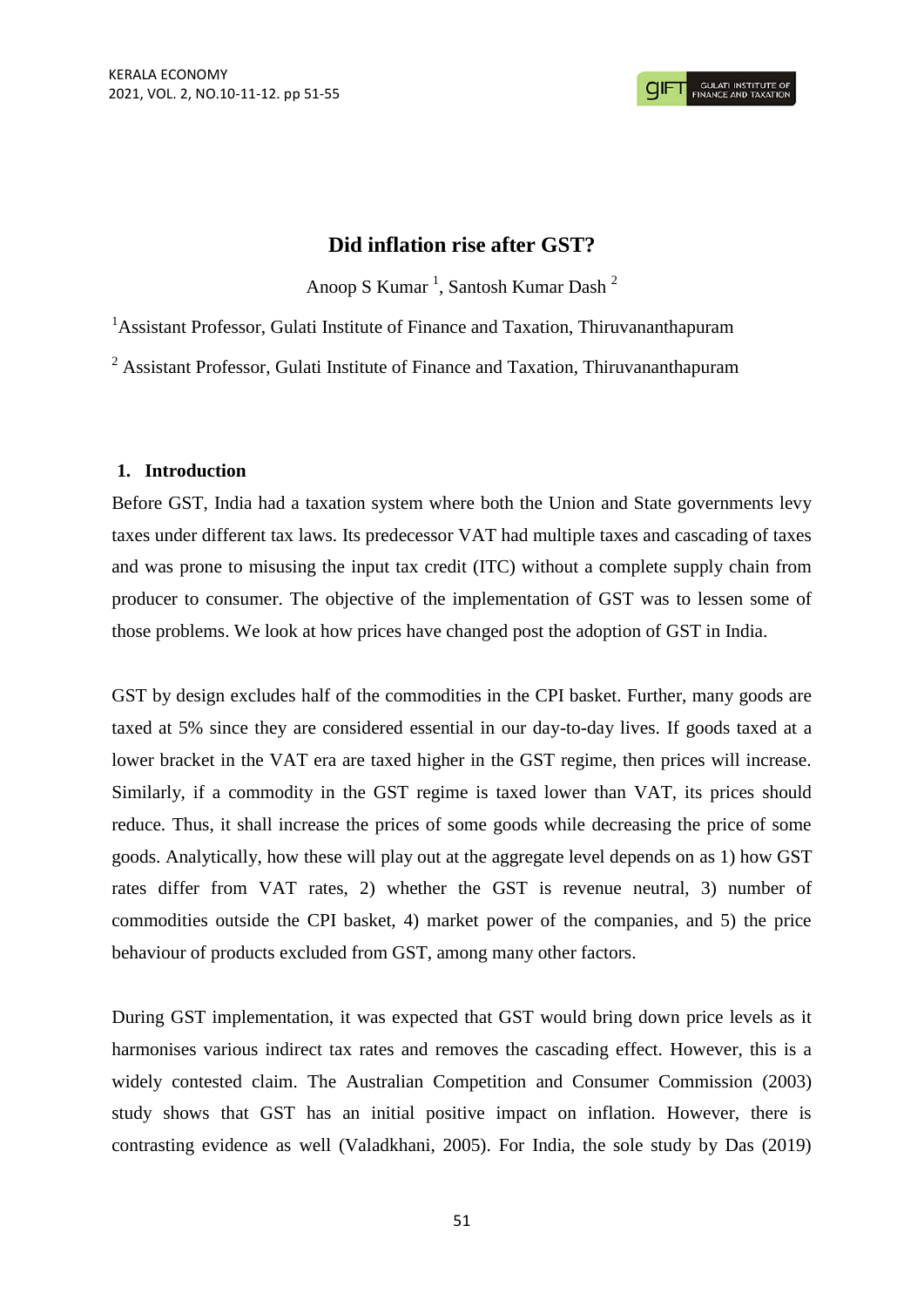using the difference-in-difference (DID) method shows that there is no significant effect on GST on general price levels at the state level.

However, this finding needs to be re-examined due to the following facts. First, DID is a static regression model since only two-time points exist. However, we need to consider the dynamic effect of the intervention, especially its onset and decay structure. Second, Das (2019) studied the general price levels. While food and fuel items occupy a significant share in the consumption bracket, fuel and the majority of the food items are excluded from GST. Hence, employing the general price levels may not yield correct results. Third, the analysis stops at 2018, showing a lack of data in the post-intervention period. Finally, the model does not have other covariates that could influence price levels, and the inclusion of other controlling factors is relevant in quantifying the impact of any intervention.

Even though GST has completed more than four years, there is hardly any systematic study investigating the impact of GST on prices. Therefore, it is required to understand whether GST would have had any significant impact on prices. Thus, this paper addressed this research gap and examined the impact of GST on prices.

This paper employs a Bayesian causal inference method to address these issues. We use the trend in the control group to forecast the trend in the treated group, which would be the trend if the treatment had not happened, i.e., the counterfactual. Then the causal estimate would be the difference between the actual and the counterfactual trends. We employ the Causal Impact methodology based on Bayesian structural time-series modelling, developed by Brodersen et al. (2015). Here, the model generates counterfactual estimates of the variable using the prior information, and the causal impact is estimated as the difference between the actual and the counterfactual. We estimate the impact of GST on price levels (proxied by CPI) while controlling for the exchange rate, energy prices, and interest rate.

## **2. Data and Methodology**

## **3.1. Empirical Strategy**

Quantifying the impact of GST on prices is a tricky task. We utilise the recently developed casual interference analysis by Brodersen et al. (2015) to estimate the size of the price effect of GST empirically. The Causal Impact method employs Bayesian structural time-series models to explain the temporal evolution of an observed outcome. Here, we model the counterfactual to see how the response variable would have evolved if the intervention did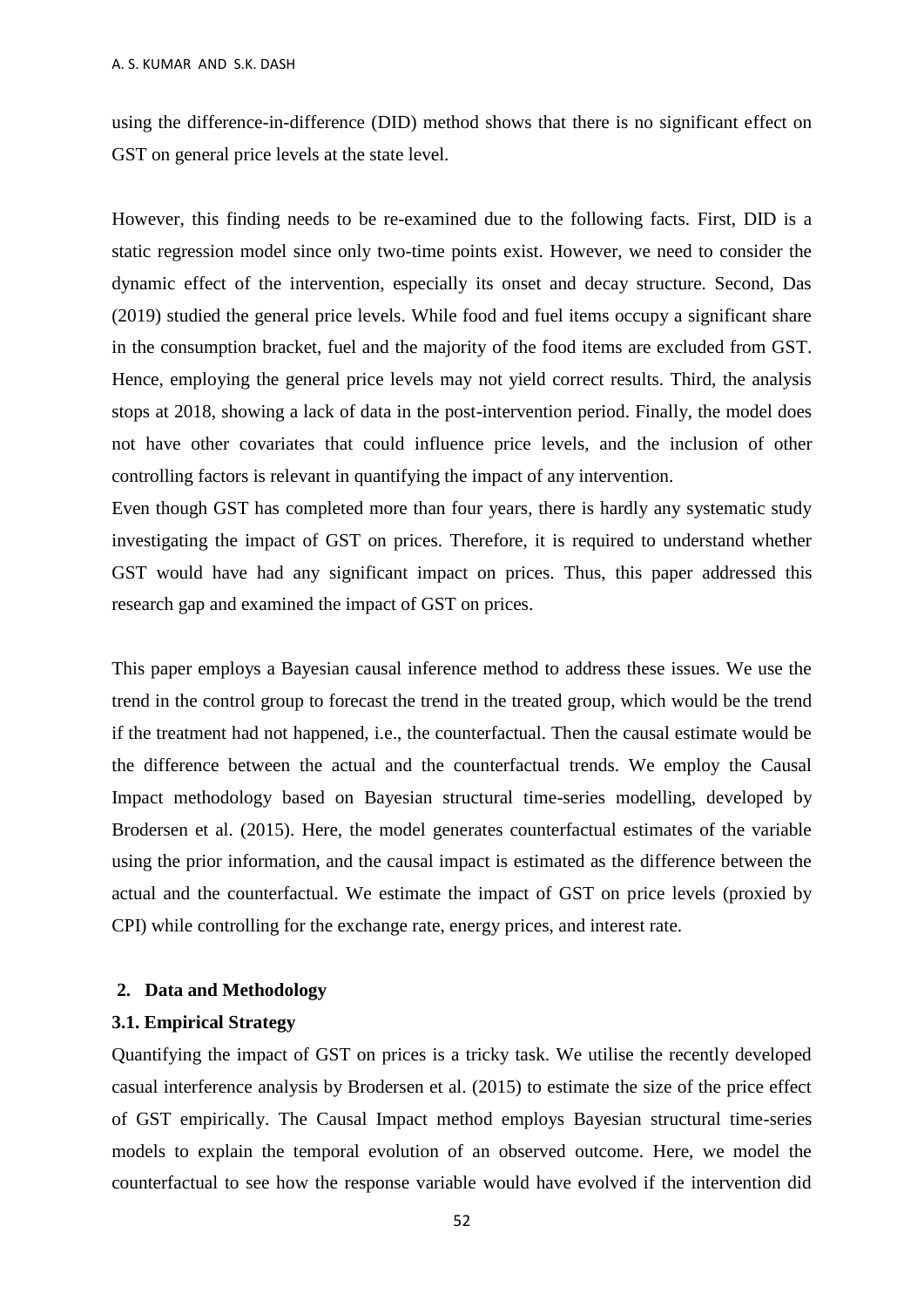not take place. This methodology is very similar to the synthetic control method (Abadie & Gardeazabal, 2003) to capture the true impact of an intervention. Both the methods employ the control variables to construct a counterfactual of the treated variable to give us an idea of the trend if the treatment had not happened.

The difference between Synthetic Control and Causal Impact is that Synthetic Control uses only pre-treatment variables for matching. In contrast, Causal Impact uses the entire pre-and post-treatment time series of predictor variables for matching. In the case of CausalImpact, we assume a set control time series that were *themselves not affected by the intervention but nevertheless acted as a predictor of the treatment variable.* Suppose these control variables were affected by the intervention. In that case, we might falsely under- or overestimate the actual effect or falsely conclude that there was an effect even though, in reality, there was not. Further, the model also assumes that the relationship between covariates and treated time series remains stable throughout the pre and post-period intervention.

Using the causal impact model, we estimate nine models, where the corresponding dependent variables are: CPI(Overall), CPI(Core), CPI(Food), CPI(F&B), CPI(Pan, Tobacco, Intoxicants), CPI(Clothing& footwear), CPI(Housing), CPI(Miscellaneous) and CPI( Non-Exempted F&B), and the covariates are Exchange rate, Repo rate and Energy prices.

## **3.2 Data Sources**

We select the monthly CPI growth rate as the treatment variable for modelling purposes. As for the covariates, we select monthly INR/USD bilateral exchange rate, energy price index and the repo rates. These three variables are found to influence inflation, and we assume that the implementation of the GST in no way influences them. The data spans from January 2011 to December 2020. This is our primary price variable of interest since the Central bank has adopted a price target following the adoption of Flexible Inflation Targeting (FIT). The price/inflation is measured using the New CPI data. Importantly, to measure the impact of GST on prices, CPI is the most appropriate since it includes taxes that final consumers pay.

The Central Statistical Office (CSO), Ministry of Statistics and Programme Implementation (MoSPI), has introduced the All-India Consumer Price Index (CPI) since January 2011 on Base 2012=100. It releases data on CPI for Rural (R), Urban (U), and Combined (C). The CSO has revised the Base Year of the CPI from 2010=100 to 2012=100 with effect from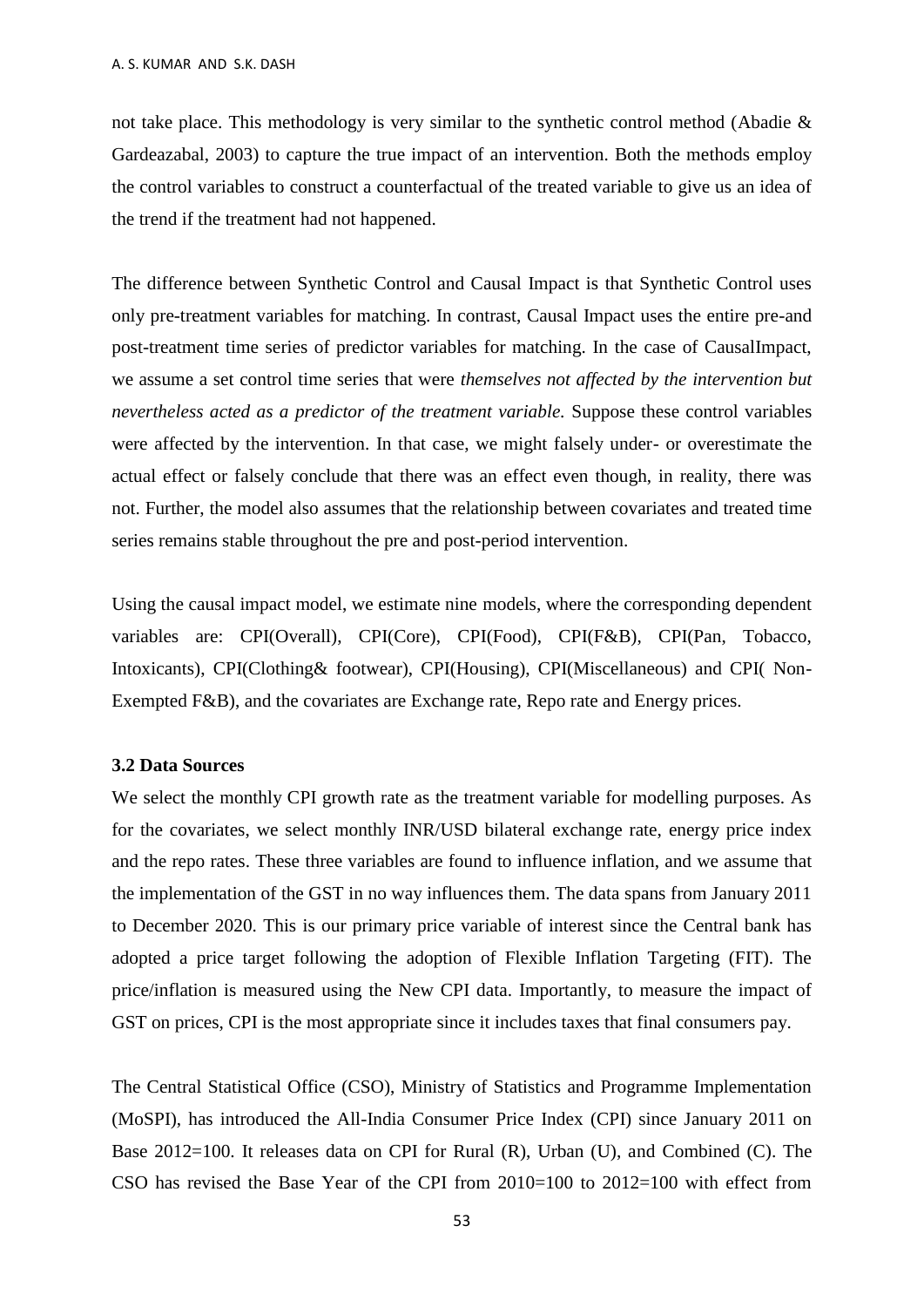January 2015. This study used monthly CPI inflation data<sup>1</sup>. This study has considered the CPI (Combined) (*henceforth* CPI-C) measure of price indices.

The CPI indices are spliced with the base period 2012=100. The CPI data is available from January 2011 to December 2020. The CausalImpact method requires a more extended time period to train the model (*pre-intervention period*). However, the new CPI series data do not permit us since data is available from January 2011.

#### **3. Results and Discussion**

The results provide us with an interesting picture of the impact of GST on price levels. First, we look into the overall price index (CPI). Here, the actual CPI growth in the GST period is 4.61%, whereas the counterfactual is 3.24%. Without the implementation of GST, the CPI growth would have been 3.24%, indicating that, with the implementation of GST, CPI grew by 1.37%. Similarly, we see a statistically significant increase of 1.04% in the Core CPI growth post GST period. GST is found to have a significant positive impact in Pan, Tobacco and Intoxicants, Clothing and Footwear, Housing and Miscellaneous sectors. In the case of Non-exempted food and beverages, implementation of GST is found to have a negative impact of 4.42% on price levels. To summarise, we can see that the implementation of GST has resulted in a decrease in price levels of food items. In contrast, it positively impacts sectors such as Pan, Tobacco and Intoxicants, Clothing and Footwear, Housing and Miscellaneous.

To summarise our results from the analysis of various CPI-based commodity price indices, the implementation of GST has resulted in a decrease in price levels of food items. In contrast, it significantly impacts commodity groups such as headline CPI, Pan, Tobacco and Intoxicants, Clothing and Footwear, Housing, Miscellaneous, and Non-exempted F&B. On the other hand, commodity groups such as Food, Food & Beverage (F&B), and Nonexempted CPI did not experience any significant effect of GST in the post-intervention period

1

<sup>&</sup>lt;sup>1</sup> This is computed as:  $g = \frac{Y_t - Y_{\{t-12\}}}{V}$  $\frac{r_{\{t-12\}}}{r_{\{t-12\}}}$  \* 100.